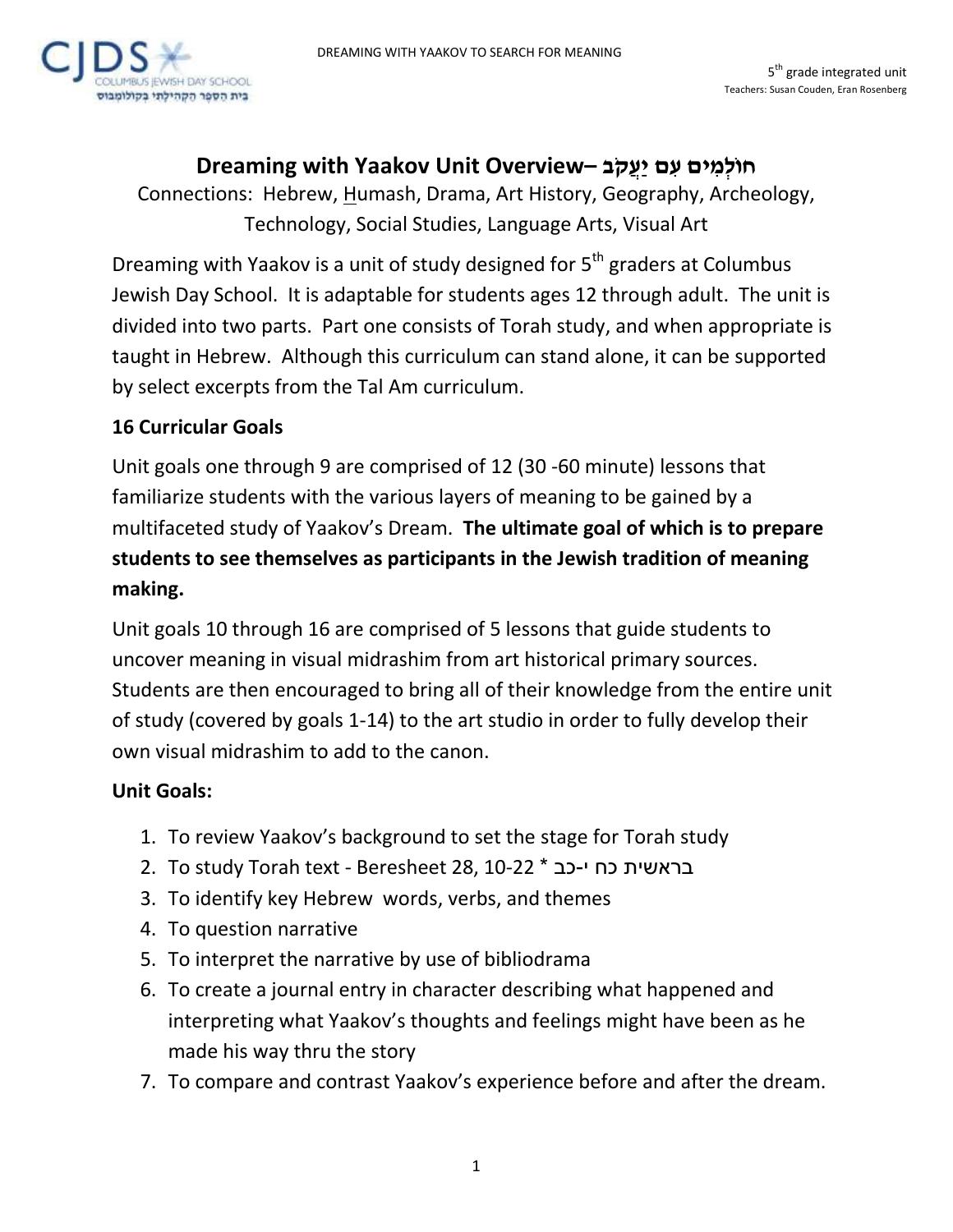

- 8. To analyze traditional *midrashim*
- 9. To use present day video footage to search the architectural remnants and geographical site for additional meaning
- 10. To survey, describe, question and analyze visual midrashim
- 11. To connect questions posed in art historical visual *midrashim* to Torah text
- 12. To develop personal questions connected to Yaakov's dream
- 13.To use a heart map (graphic organizer) to plan visual midrash
- 14.To choose medium to create an artwork to best communicate meaning
- 15. To create individual visual midrashim to add to the cannon of interpretation
- 16.To compose a descriptive narrative to display along with visual midrash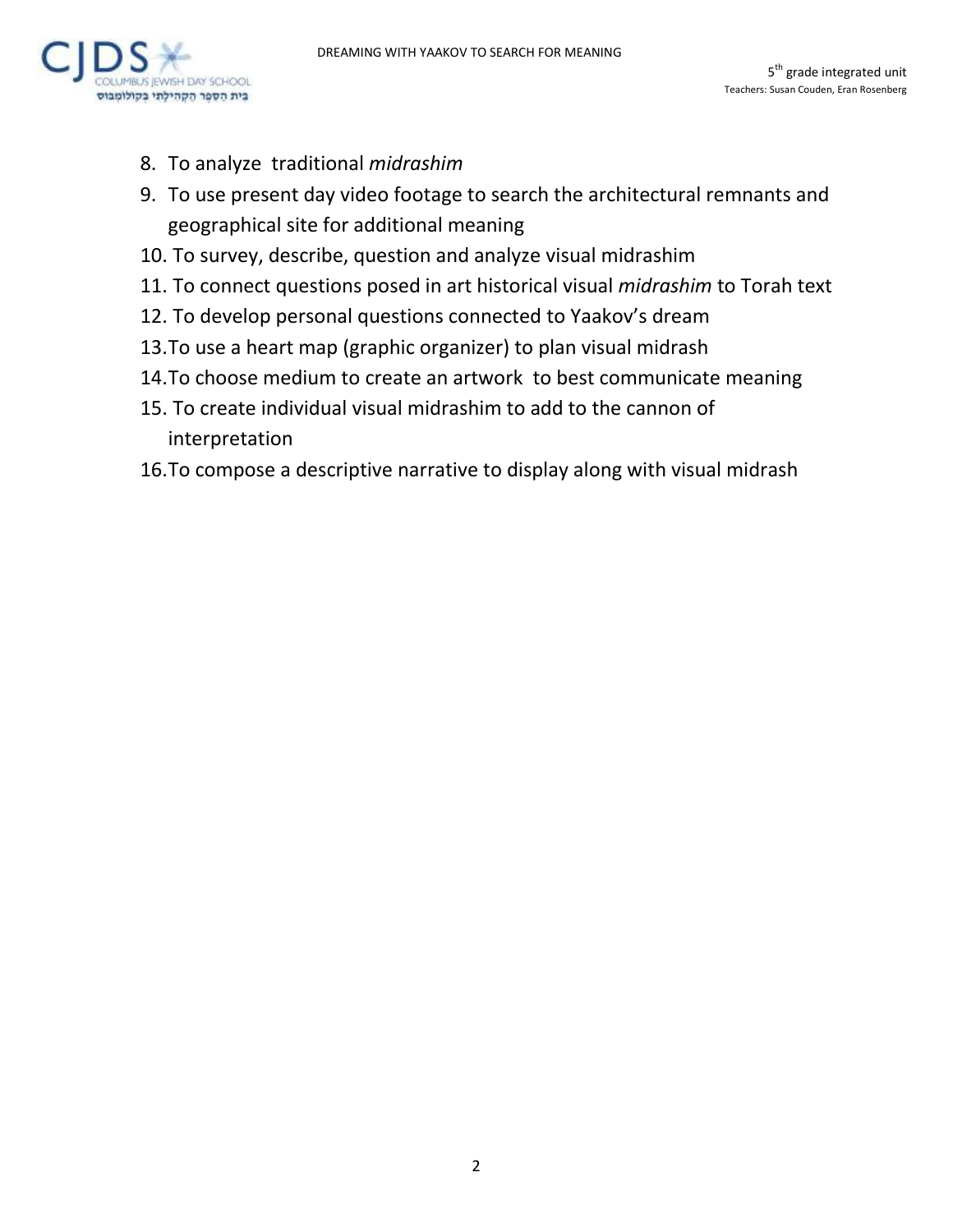

## **Table of Contents of Handouts**

**(Handouts are linked to numbered goals above. E.G. HO 2/3 G is a handout related to goals #2 and #3 and is the 7th handout in the series)**

- HO 1: Review of Toldot
- HO 2/3 a: VaYetze Yaakov
- HO 2/3 b: Angels on a Ladder
- HO 2/3 c: God's Promise to Yaakov
- HO 2/3 d: Ma Zeh Neder? What is a Vow?
- HO 2/3 e: Map Skills
- HO 2/3 f: Compass
- HO 2/3 g: Translation Exercise
- HO 4a: Yaakov's Descendants Today
- HO 4b: Are Yaakov's Descendants a Blessing to the World?
- HO 5: Lesson prompt Meaning of Symbolism in Yaakov's Dream
- HO 6a: Yaakov on his way from Haran (Diary Lesson Prompts and examples)
- HO 6b: Yaakov's Dream Diary lesson prompt
- HO 6c: Diary lesson prompt with example of student work
- HO 7a: Canaan News
- HO 7b: Yaakov's Dream as a Turning Point

HO 8: See HO 2/3 B

HO 9a: Video response sheet titled, Can we identify the site of Yaakov's dream today?